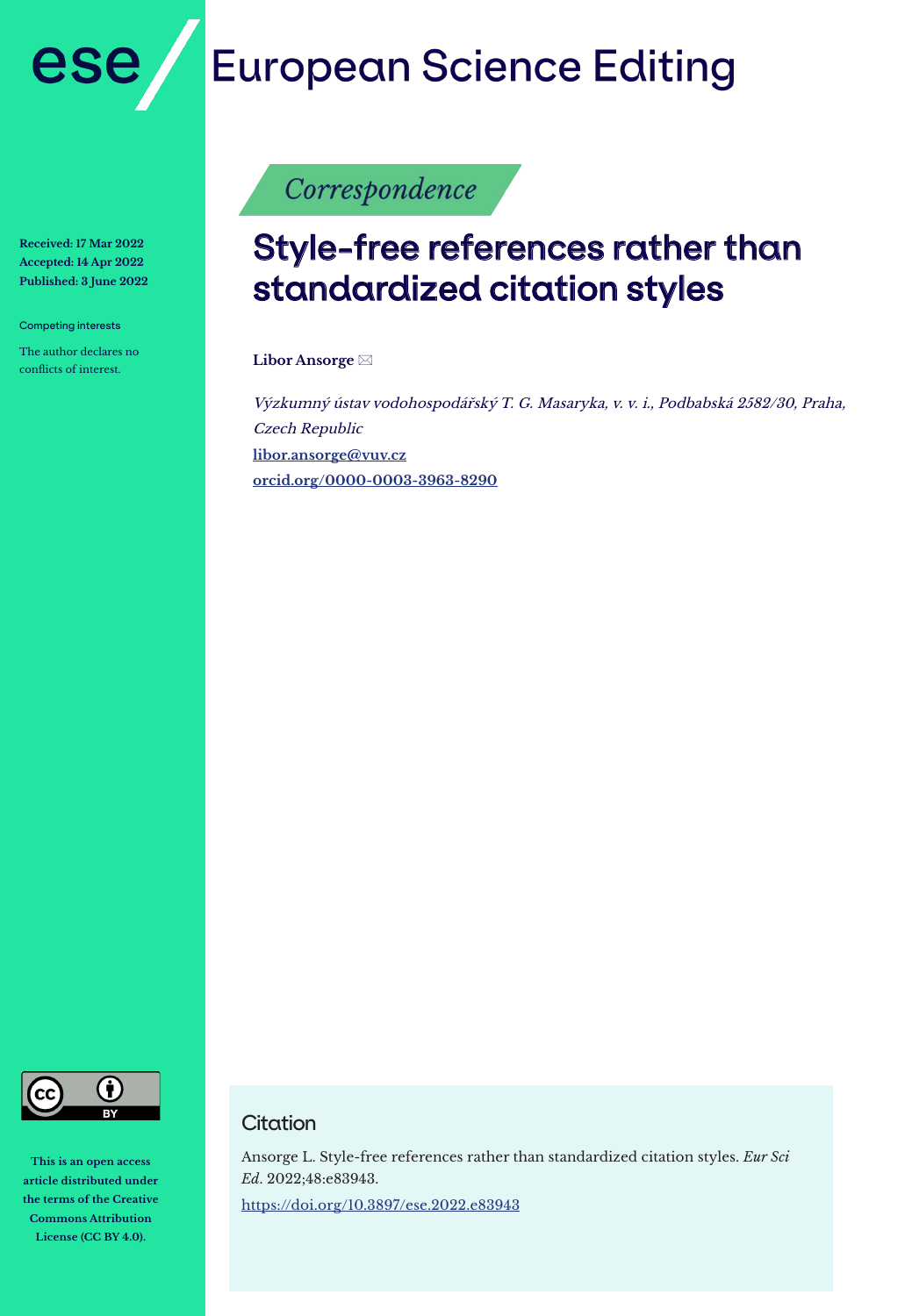In his article, Daniel Rozell<sup>i</sup> calls for standardizing citation styles and reducing the plethora of existing styles to a dozen basic ones. It is true that there are many unnecessary modifications of a few dominant styles. On the other hand, Rozell's call is not the first call: for example, in 1944, Yonkman $2$ called for standardizing citation styles, in 1986, Freimer and Perry,<sup>3</sup> etc. For this reason, I do not even believe in the success of the efforts to standardize multiple citation styles. It should be said that there is already an international standard for citation, ISO 690, but it is also fair to say that this international standard is quite loose in its definition of citation rules, and so it allows for a large number of modifications.

ISO 690 says that the information included in a reference should be sufficient to clearly identify the material being cited. Therefore, in today's digital world, a reference could be kept to the minimum necessary if it contains a persistent identifier such as a digital object identifier (DOI). However, Laakso et al.4 pointed out a risk of the digital age, which is the loss of digital content due to journal closure. This risk should also be considered when publishing scientific articles and when

defining the citation style, and therefore, the reference to digital documents cannot be limited to a persistent identifier only.

Instead of standardizing the citation style, I consider efforts to introduce style-free references under the initiative "Your Paper, Your Way"<sup>3</sup> to be more beneficial to authors. As an editor of a small local scholarly journal named *Entecho* (www.entecho.cz), I leave it entirely up to the authors to decide on what citation style they want to use in their manuscript, as long as the style used allows me to identify the source being cited. From my own experience as an editor, I can state that authors quite often use incorrect bibliographic information. That is why I use Zotero citation manager not only for the final formatting of references but also for obtaining correct bibliographic data from publishers' web page.

Although I disagree with Daniel Rozell on the need to standardize citation styles, I agree with him on the goal, which is to reduce the waste of time that authors must devote to the often unnecessary formatting of their publications.